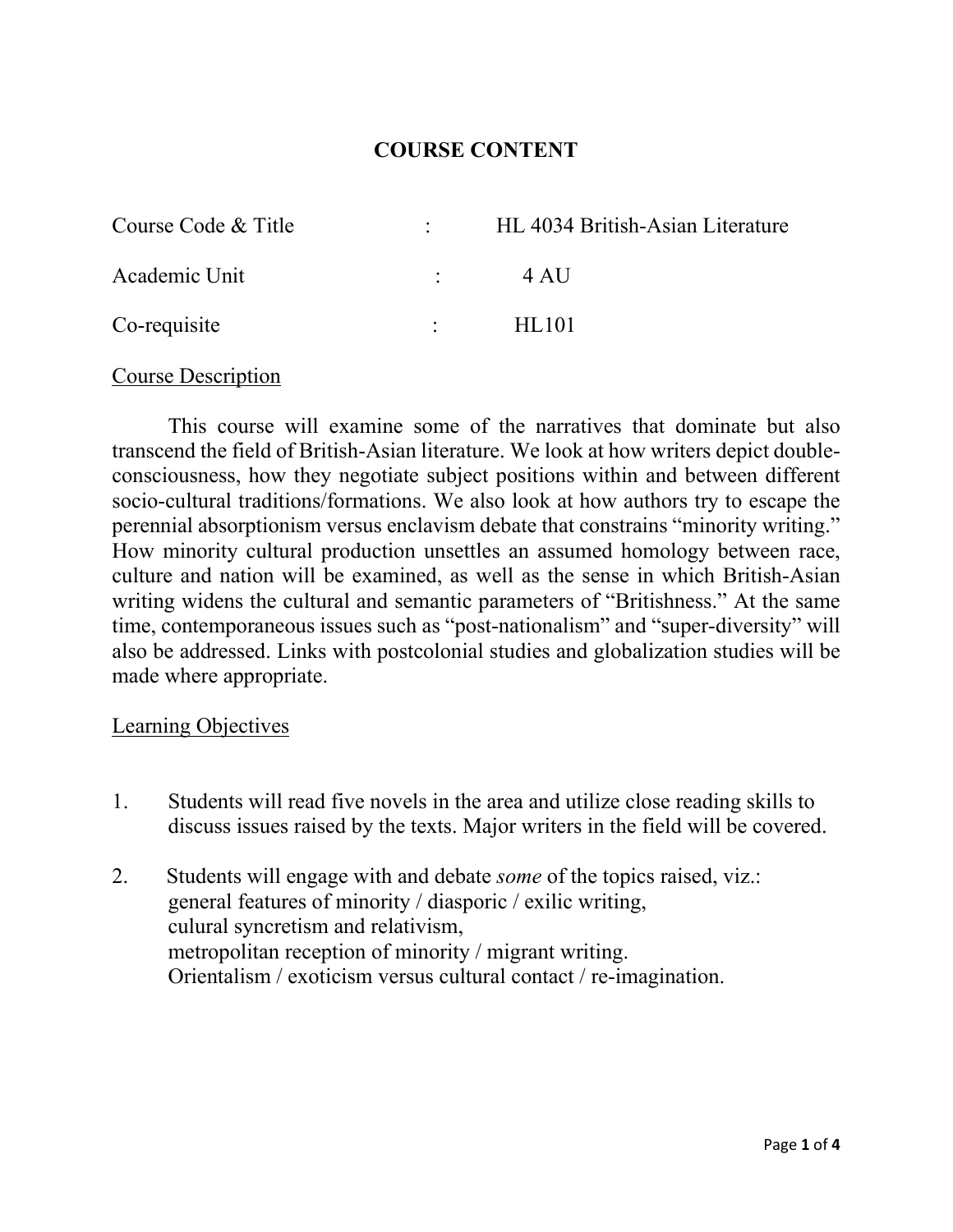# **Content**

# Course Outline

| Weeks | Text/topic                | Readings | Misc                                  |
|-------|---------------------------|----------|---------------------------------------|
| 01    | Introduction              |          |                                       |
| 02    | Anita and Me              |          |                                       |
| 03    | Anita and Me              |          |                                       |
| 04    | The Life of a Banana      |          |                                       |
| 05    | The Life of a Banana      |          |                                       |
| 06    | The Year of the Runaways  |          |                                       |
| 07    | <b>ESSAY CONSULTATION</b> |          |                                       |
|       | <b>RECESS</b>             |          |                                       |
| 08    | The Year of the Runaways  |          | First essay draft<br>due after recess |
| 09    | The Year of the Runaways  |          |                                       |
|       |                           |          |                                       |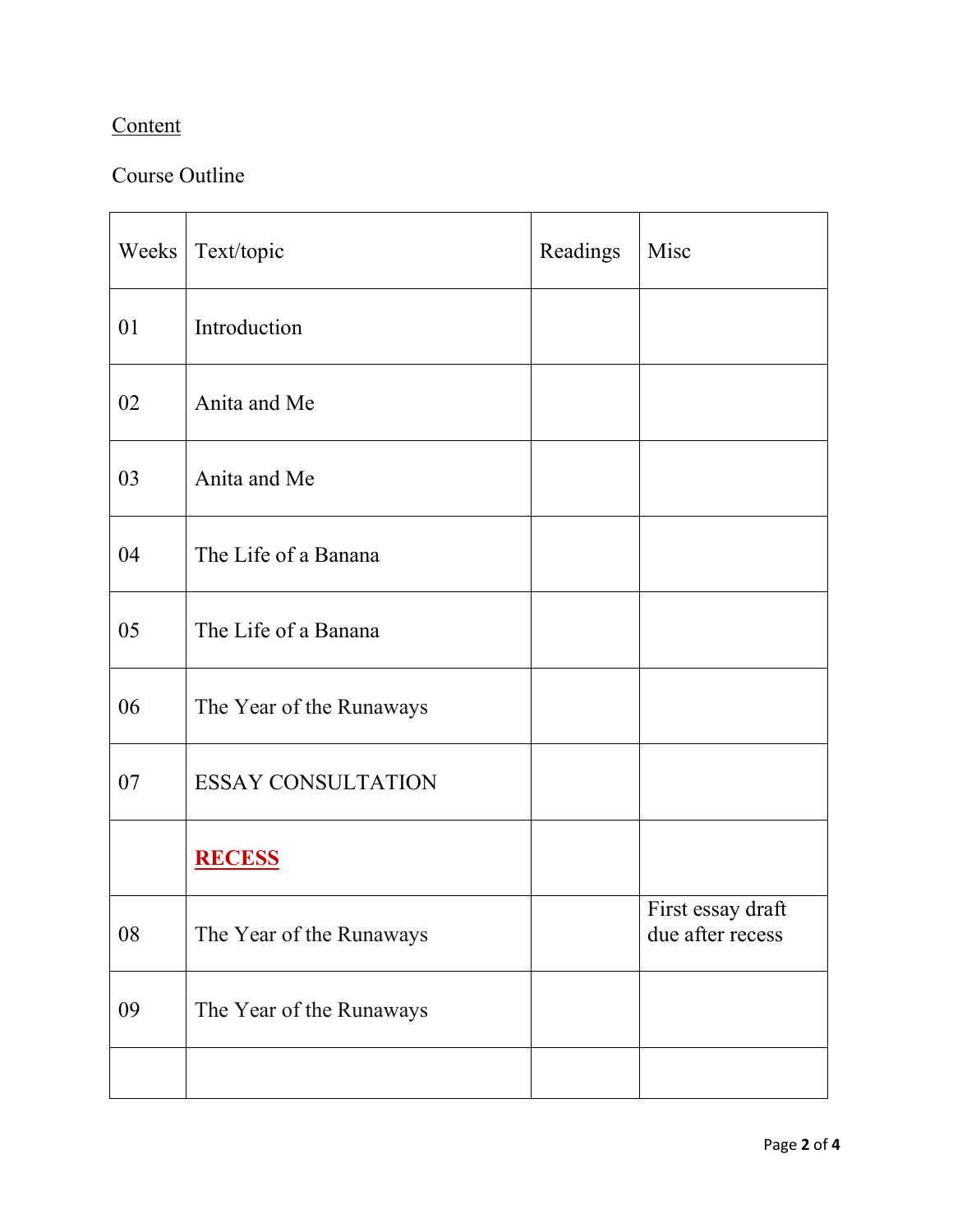| 10 | Peer Review | Due date for peer<br>review exercise<br>based on first essay<br>draft |
|----|-------------|-----------------------------------------------------------------------|
| 11 | Londonstani |                                                                       |
| 12 | Londonstani |                                                                       |
| 13 | Summary     |                                                                       |

## Learning Outcome

Students will obtain a grounding in the sub-field as well as knowledge of its recurrent concerns and debates.

### Student Assessment

Students will be assessed by:

| Essay assignment        | 40%     |
|-------------------------|---------|
| Course presentation $&$ |         |
| participation           | 10%     |
| Peer review exercise    | 10%     |
| Final Examination:      | 40%     |
|                         | $100\%$ |

An essay of around 2,200 words is required for the written assignment component of the course. NOTE - Both hard and soft copies must be submitted.

### Textbooks/References

Primary readings:

- 1. Meera Syal. Anita and Me (1996)
- 2. P.P. Wong. The Life of a Banana (2014)